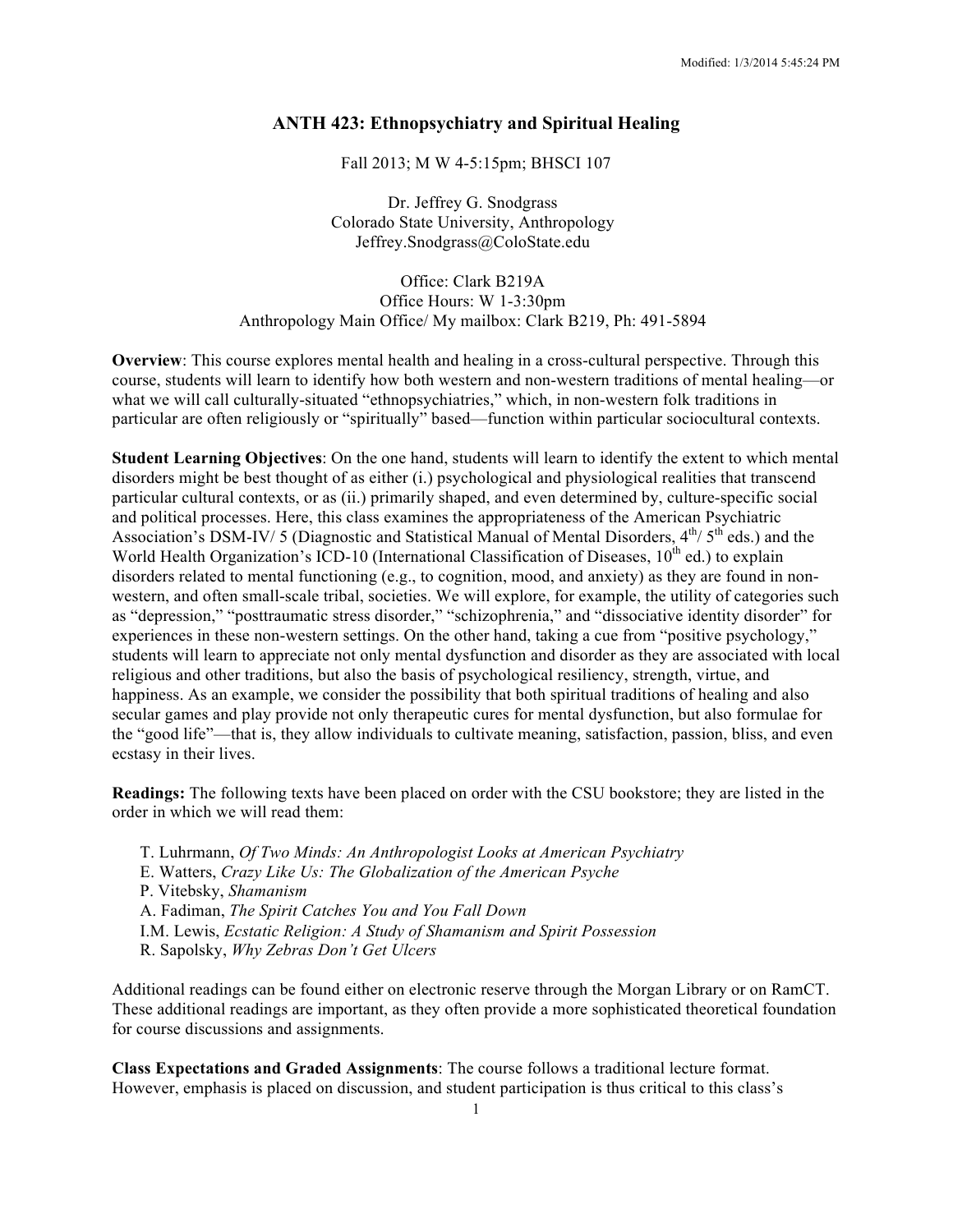success. In order to participate meaningfully in class discussions, and also to ensure the quality of those discussions, students must keep up with assigned readings. Class readings should be completed \*on or before\* the week they are listed on the syllabus, with roughly the first half of the pages finished by Monday and the second half by Wednesday of each week. Faculty normally expect, minimally, two hours of outside work for each contact hour, thus roughly at least 6 total hours outside of class meetings (2 X 3 credit hours). Class participation—judged through quizzes on assigned readings assessing your readiness to participate, presentations/ discussion leads, and general meaningful participation in discussions contributes roughly 20% to your final overall grade. Note that "meaningful participation in discussions" does not mean you need to talk a lot each class! Rather, I am interested in thoughtful consideration of and engagement with class topics, readings, and the comments of myself and students—demonstrated both in your writing and ideally in your at least occasional comments. Do note that absences can jeopardize the participation portion of your grade. Overall, I assess your final grade through the following weights:

Two short papers, due weeks 4 & 7: **20%** (10% each; 3-4 pages) One more extensive paper due week 11 (on *Spirit Catches You*; 5-7 pages): **25%** Class presentation / leading of discussion/ weekly readings write-up (each student will do this \*once\* during the course, working with others): **10%** Pop quizzes / class participation: **10%** Final cumulative exam (weighted more with wks. 10-16 material): **35%**

**Final Notes:** The course adheres to the Academic Integrity Policy of the General Catalog and the Student Conduct Code. Any breach of these policies and codes will be taken very seriously. For more detail, see **http://tilt.colostate.edu/integrity/honorpledge/.** Also, students should be aware that the contents of this syllabus *–* including *assignment due dates* and *assigned readings* – may change. You are responsible for keeping track of these changes through regular class attendance!

#### **TOPICS AND READINGS**

#### **Part I: Introduction, What's Wrong with the Patient?: The Social Life of Mental Disorders**

*Week 1*: **Introduction: Anthropological Approaches to Mental Health** (Aug. 26, 28) Film: *Dialogues with Madwomen* Readings: T. Luhrmann, *Of Two Minds* (Introductory pages (Author's note, etc.), pp. 1-24)

*Week 2*: **What's Wrong with the Patient?: Biomedical, Psychodynamic, and Ethnographic Understandings of Mental Illness** (Sept. 2: Labor Day holiday, no class; Sept. 4) Film: *Dialogues with Madwomen* (cont.) Readings: T. Luhrmann, *Of Two Minds* (pp. 25-118)

*Week 3:* **The Morality of Mental Illness** (Sept. 9, 11) Readings: T. Luhrmann, *Of Two Minds* (pp. 119-202, 266-end)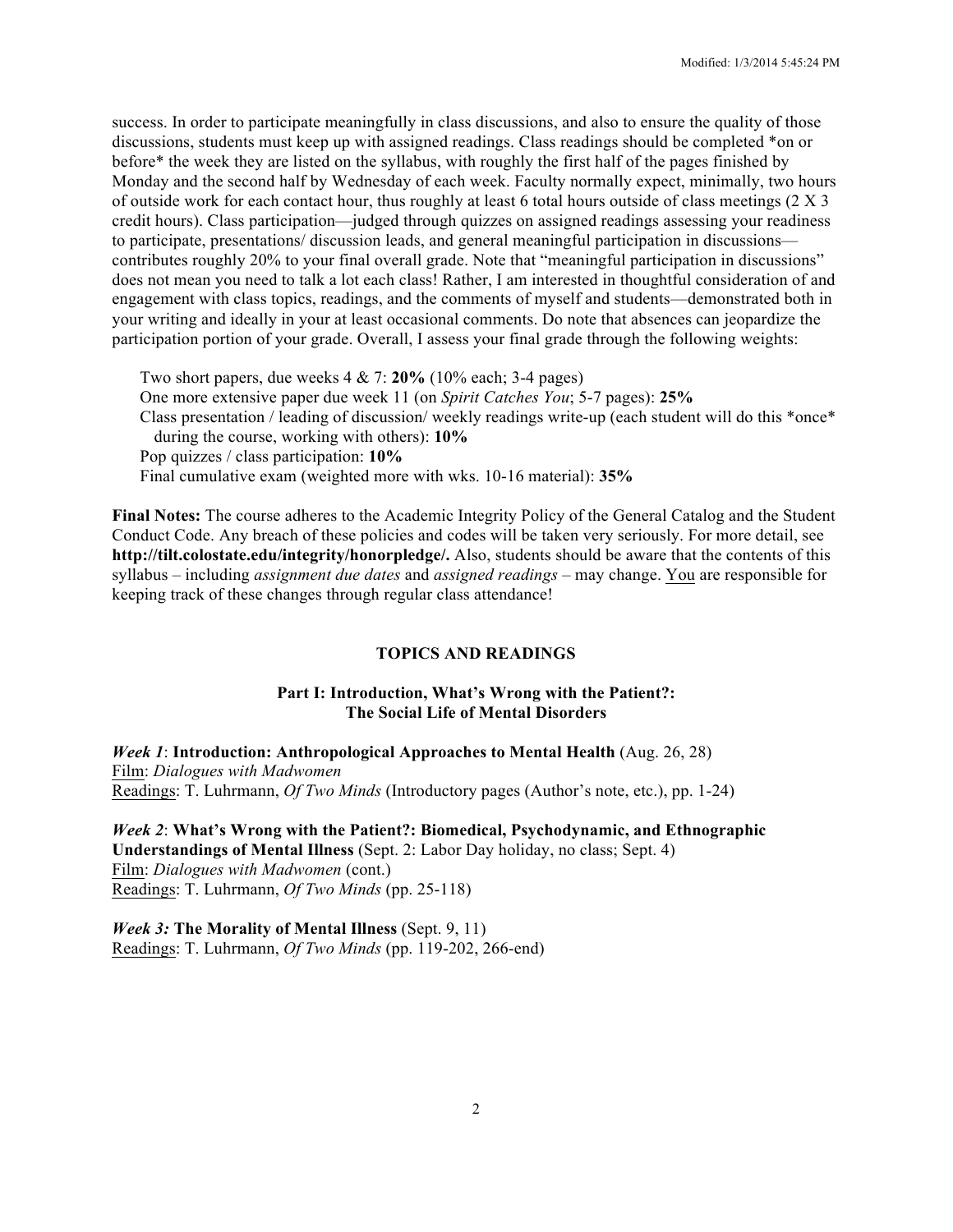#### **Part II: Crazy Like Us, or, the Globalization of the U.S. (Western) Psyche: "Depression" and the Power of the DSM-IV/ DSM5**

*Week 4***: Modern Psychiatry as Ethnoscience?: "Depression" Cross-Culturally** (Sept. 16, 18) Film: *Girl Interrupted* etc. (various clips showing U.S. mental disorder "models" or "frames") Readings: E. Watters, *Crazy Like Us* (pp. 1-7, 187-248)

A. Kleinman. "Social Origins of Distress and Disease: Depression, Neurasthenia, and Pain in Modern China"

G. Obeyesekere, "Depression, Buddhism, and the Work of Culture in Sri Lanka"

\*\*Paper 1 due Mon. Sept.  $16<sup>th</sup> (10%)$ : What's Wrong with the Patient (in your chosen film)?\*\* (See http://www.psychmovies.com/ for film ideas)

#### *Week 5***:** *Crazy Like Us,* **or, Globalizing the U.S. Psyche: A "Cultural Frames" POV** (Sept. 23, 25) Film: *Cuckoo's Nest* (excerpts)

Readings: E. Watters, *Crazy Like Us* (pp. 9-125)

Kleinman et al. "Culture, Illness, and Care: Clinical Lessons from Anthropologic and Cross-Cultural Research"

L.J. Kirmayer and N. Sartorius. "Cultural Models and Somatic Syndromes"

#### *Week 6***: The Anthropology of Psychiatry: Culture and the DSM-IV/5** (Sept. 30, Oct. 2)

Film: *Donnie Darko* etc. (additional excerpts, as time allows) Readings: E. Watters, *Crazy Like Us* (pp. 127-185; 249-255)

T. Luhrmann, *Of Two Minds* (pp. 203-238)

#### **Part III: Communicating and Treating Suffering Cross-Culturally: Conflicts between Biomedical and Spiritual "Idioms of Distress"**

*Week 7***: Health and Healing in a Religious Idiom: Shamanism and Spiritual Distress** (Oct. 7, 9) Film: *Between Two Worlds: The Hmong Shaman in America* Readings: P. Vitebsky, *Shamanism* (pp. 6-25, 52-95, 96-127, 128-159) A. Fadiman, *The Spirit Catches You and You Fall Down* (pp. 1-59)

\*\*Paper 2 due Mon. Oct.  $7<sup>th</sup>$  (10%): Is "Depression" (and thus the DSM) a Cultural Construction?\*\* (Cite at least 1 relevant web article; for ex., Marcia Angell's NYRB "The Illusions of Psychiatry")

*Week 8***: Biomedical vs. Spiritual "Idioms of Distress": The Californian Hmong Case** (Oct. 14, 16) Film: *Alejandro Mamani: A Case Study in Psychological Anthropology* Readings: A. Fadiman, *The Spirit Catches You and You Fall Down* (pp. 60-153) M. Nichter, "Idioms of Distress: Alternatives in the Expression of Psychosocial Distress: A Case Study from South India"

M. Nichter, "Idioms of Distress Revisited" (pp. 401-409)

*Week 9***: Collisions between Medical Systems:** *The Spirit Catches You***, finish discussion** (Oct. 21, 23) Readings: A. Fadiman, *The Spirit Catches You and You Fall Down* (finish book) M. Nichter, "Idioms of Distress Revisited" (pp. 409-412/end)